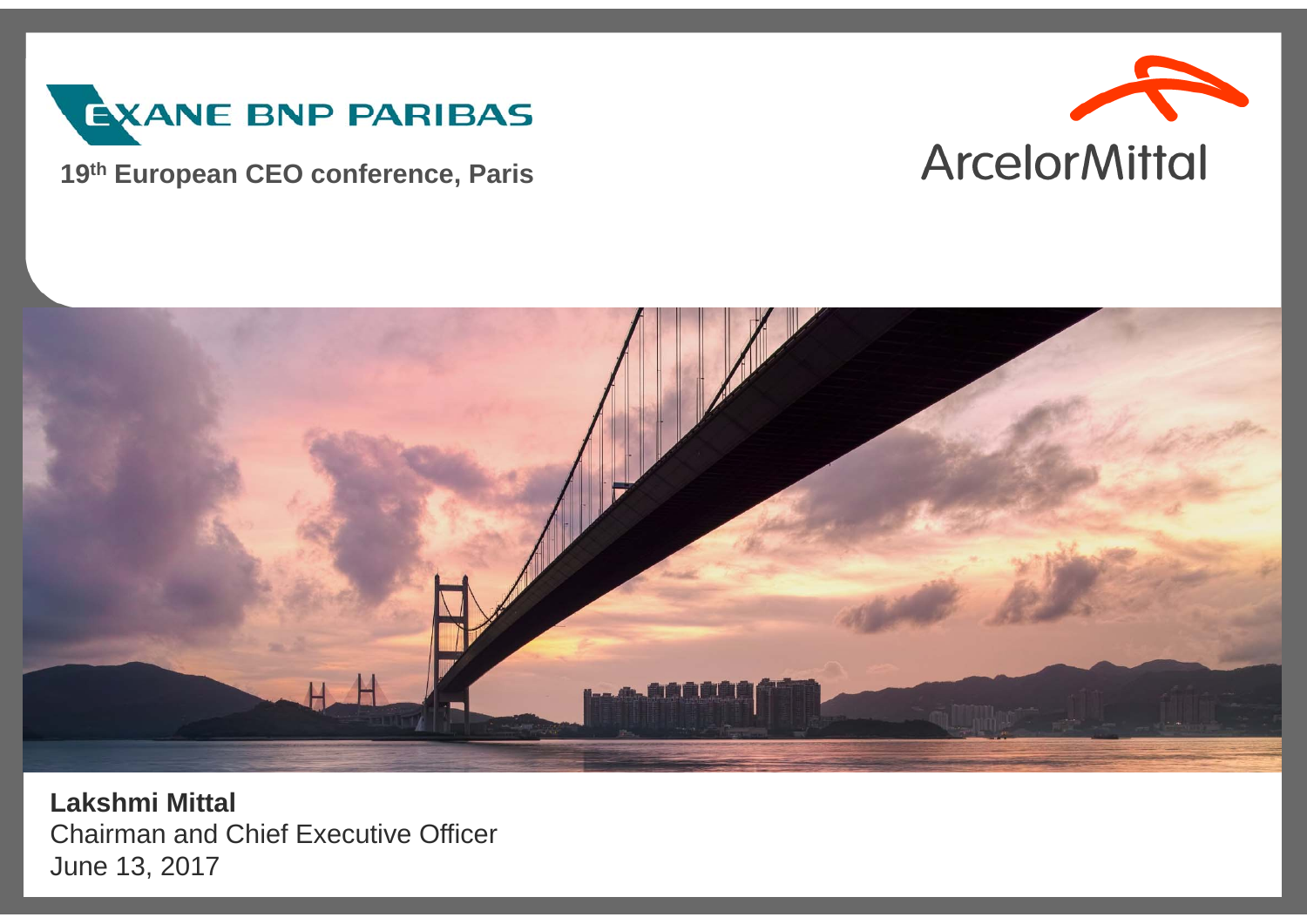### **Disclaimer**



#### **Forward-Looking Statements**

This document may contain forward-looking information and statements about ArcelorMittal and its subsidiaries. These statements include financial projections and estimates and their underlying assumptions, statements regarding plans, objectives and expectations with respect to future operations, products and services, and statements regarding future performance. Forward-looking statements may be identified by the words "believe," "expect," "anticipate," "target" or similar expressions. Although ArcelorMittal's management believes that the expectations reflected in such forward-looking statements are reasonable, investors and holders of ArcelorMittal's securities are cautioned that forward-looking information and statements are subject to numerous risks and uncertainties, many of which are difficult to predict and generally beyond the control of ArcelorMittal, that could cause actual results and developments to differ materially and adversely from those expressed in, or implied or projected by, the forward-looking information and statements. These risks and uncertainties include those discussed or identified in the filings with the Luxembourg Stock Market Authority for the Financial Markets (Commission de Surveillance du Secteur Financier) and the United States Securities and Exchange Commission (the "SEC") made or to be made by ArcelorMittal, including ArcelorMittal's latest Annual Report on Form 20-F on file with the SEC. ArcelorMittal undertakes no obligation to publicly update its forward-looking statements, whether as a result of new information, future events, or otherwise.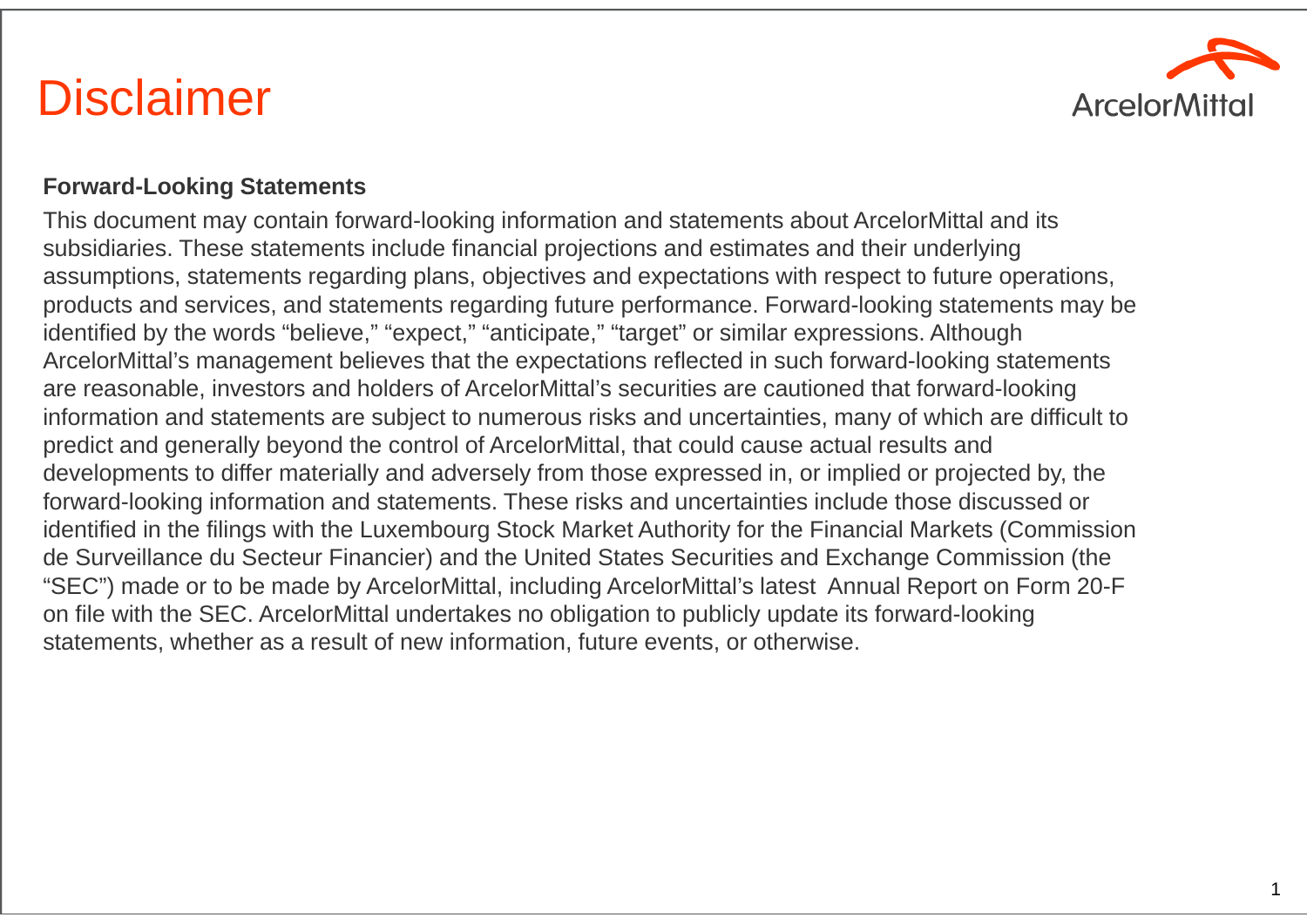# Strong performance in 1Q'17



- 1Q'17 best EBITDA since 2012
- All segments supporting the improved group performance
- Net income of \$1bn
- ROE\* of 12%
- ROCE\*\* of 12%

#### **ArcelorMittal EBITDA progression (\$ billions)**



**1Q'17 strongest quarter since 2012**

\*Return on equity (ROE) is defined as net income divided by total shareholder equity; \*\*Return on capital employed (ROCE) is defined as operating income plus impairments, income from equity method investments<br>and other inc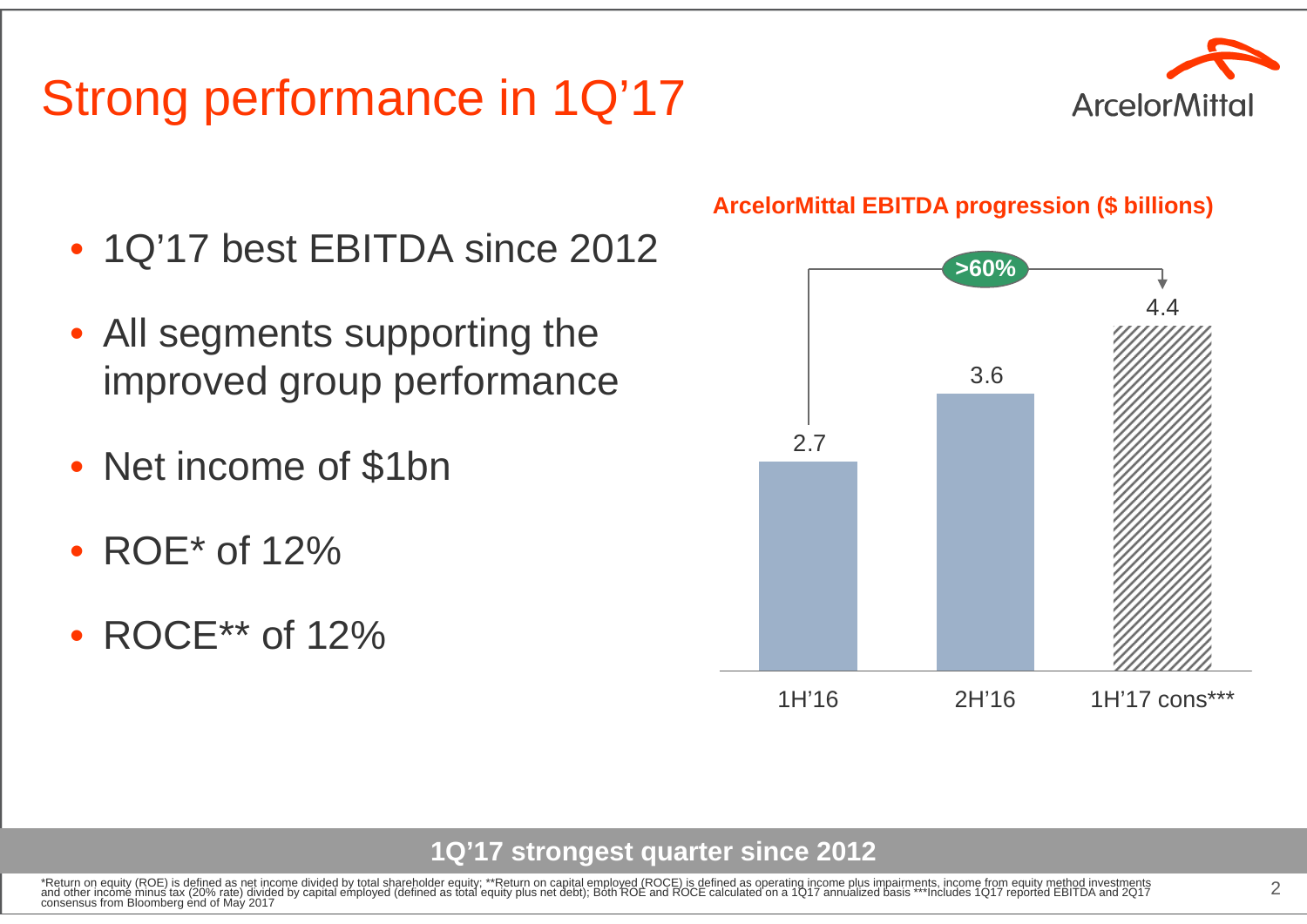## Healthy operating environment





#### **ArcelorMittal weighted global manufacturing PMI\***

**Stronger growth in world ex-China should support higher steel shipments in 2017**

Source: \*Markit. ArcelorMittal estimates; ArcelorMittal PMIs (weighted by ArcelorMittal steel deliveries)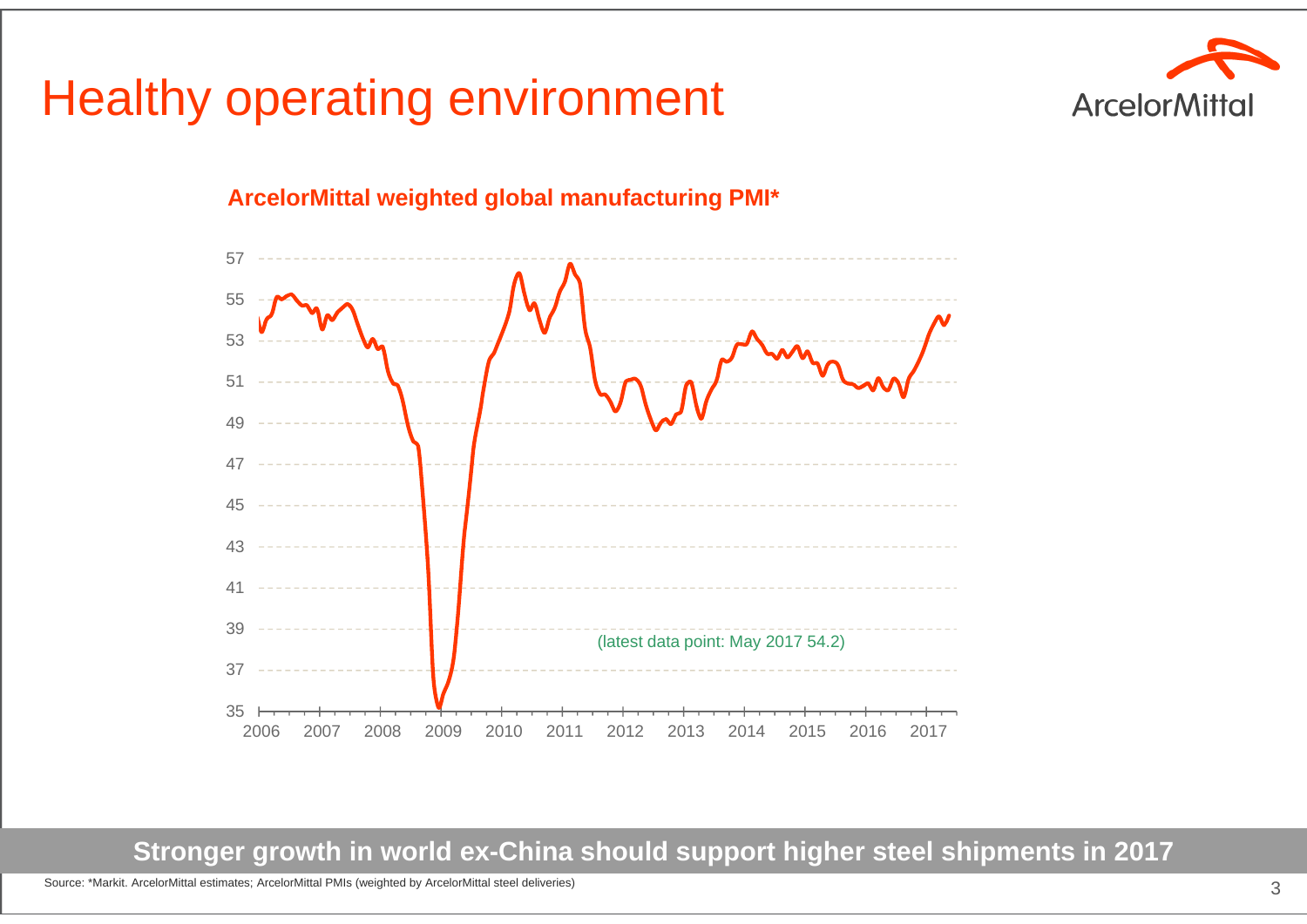# Action 2020 to improve sustainable returns

- •Business driven structural cost improvements **unique** to ArcelorMittal
- •\$3bn **structural** EBITDA improvement plan by 2020

Nafta

18%

•Supports **annual FCF** >\$2bn

13%

Mining

#### **Action 2020 EBITDA progress in 2016 by segment**

#### **Action 2020 EBITDA progress (\$ billions)**

3.0

**Action 2020 impacted 2016 EBITDA by \$0.9 billion** ACIS 29% Europe 29%Brazil 11%0.920162020 Target

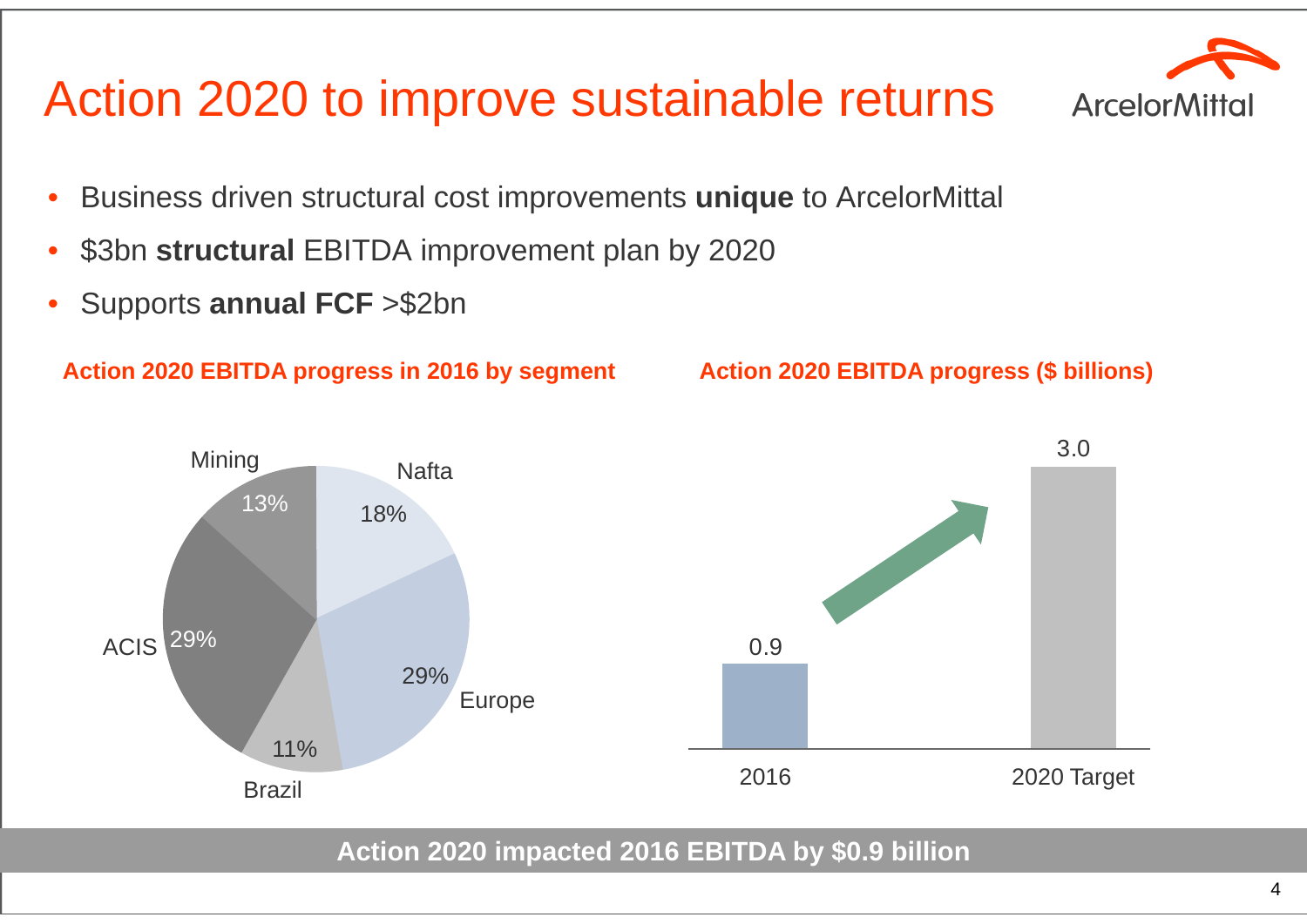## Balance sheet transformed



#### **Net debt as Dec 31, 2016 (\$ billion)**



#### **Interest costs 2012-2016 (\$ billion)**



**Deleveraging remains the priority for surplus cash flow**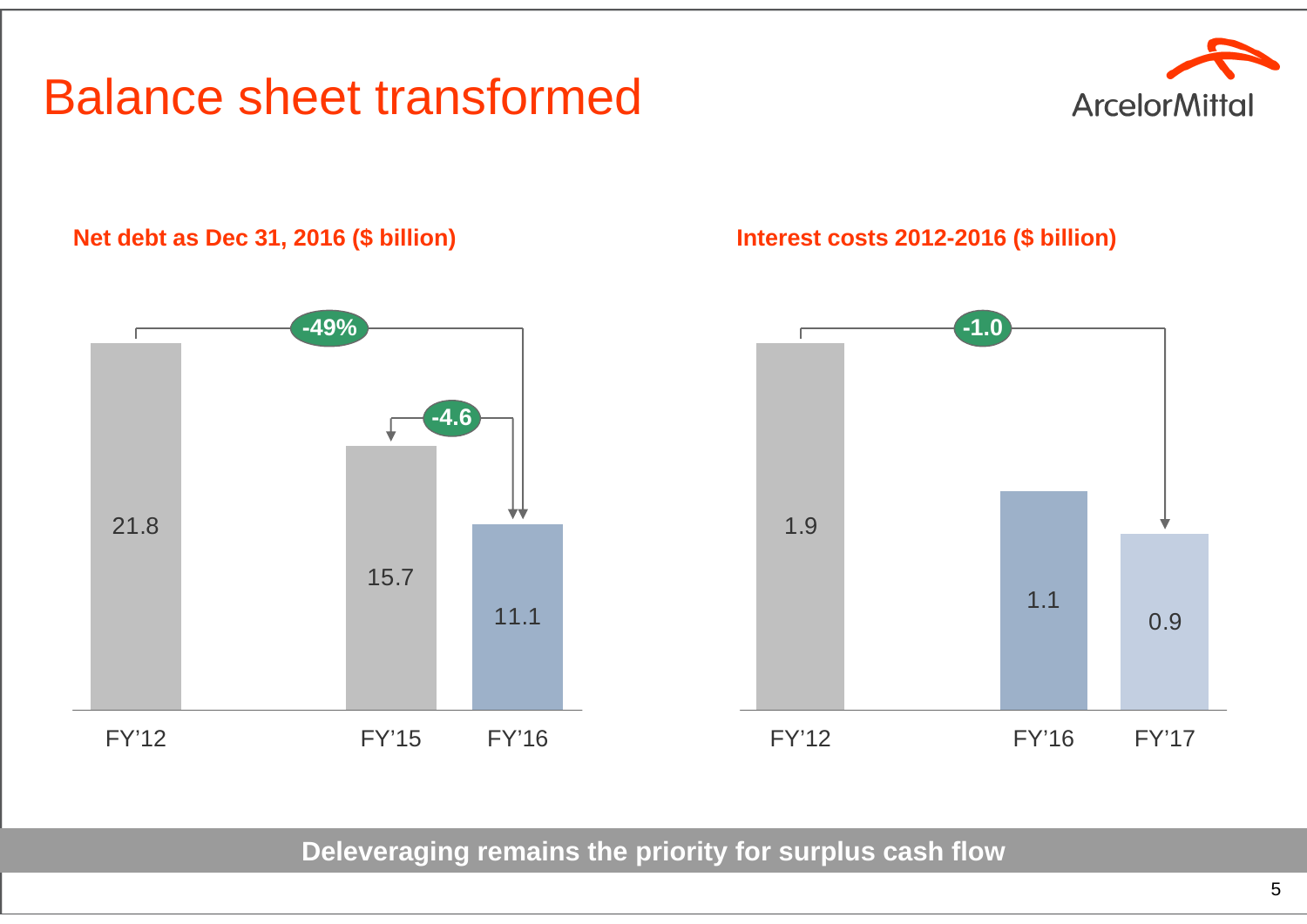

# Industry Leadership

- Unique global portfolio of cost-competitive, well invested assets
- Recognised as the industry leader for product and process innovation… supports leadership position in premium grades
- •Balance sheet transformed
- Unlocking value through Action 2020 delivery and through capitalising on opportunities to develop & strengthen our business

**ArcelorMittal is the world leading global steel company positioned to deliver value to shareholders**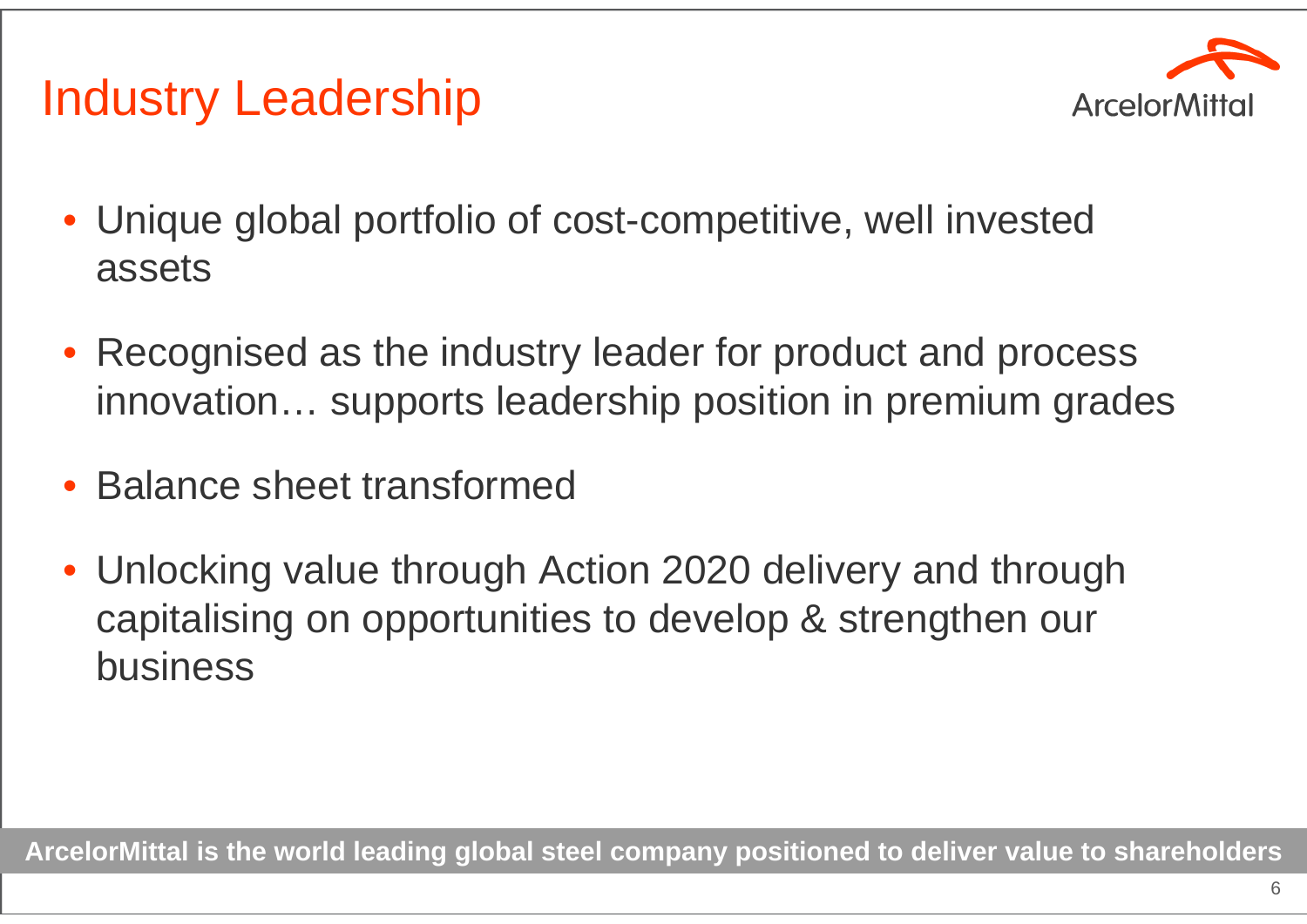## ArcelorMittal IR app and contacts





**Daniel Fairclough – Global Head Investor Relations** daniel.fairclough@arcelormittal.com +44 207 543 1105

**Hetal Patel – UK/European Investor Relations** hetal.patel@arcelormittal.com +44 207 543 1128

**Valérie Mella – European/Retail Investor Relations** valerie.mella@arcelormittal.com+44 207 543 1156

**Maureen Baker – Fixed Income/Debt Investor Relations**maureen.baker@arcelormittal.com +33 1 71 92 10 26

**Lisa Fortuna – US Investor Relations**lisa.fortuna@arcelormittal.com

+312 899 3985

**We have released an ArcelorMittal investor relations app available for download on IOS or android devices**